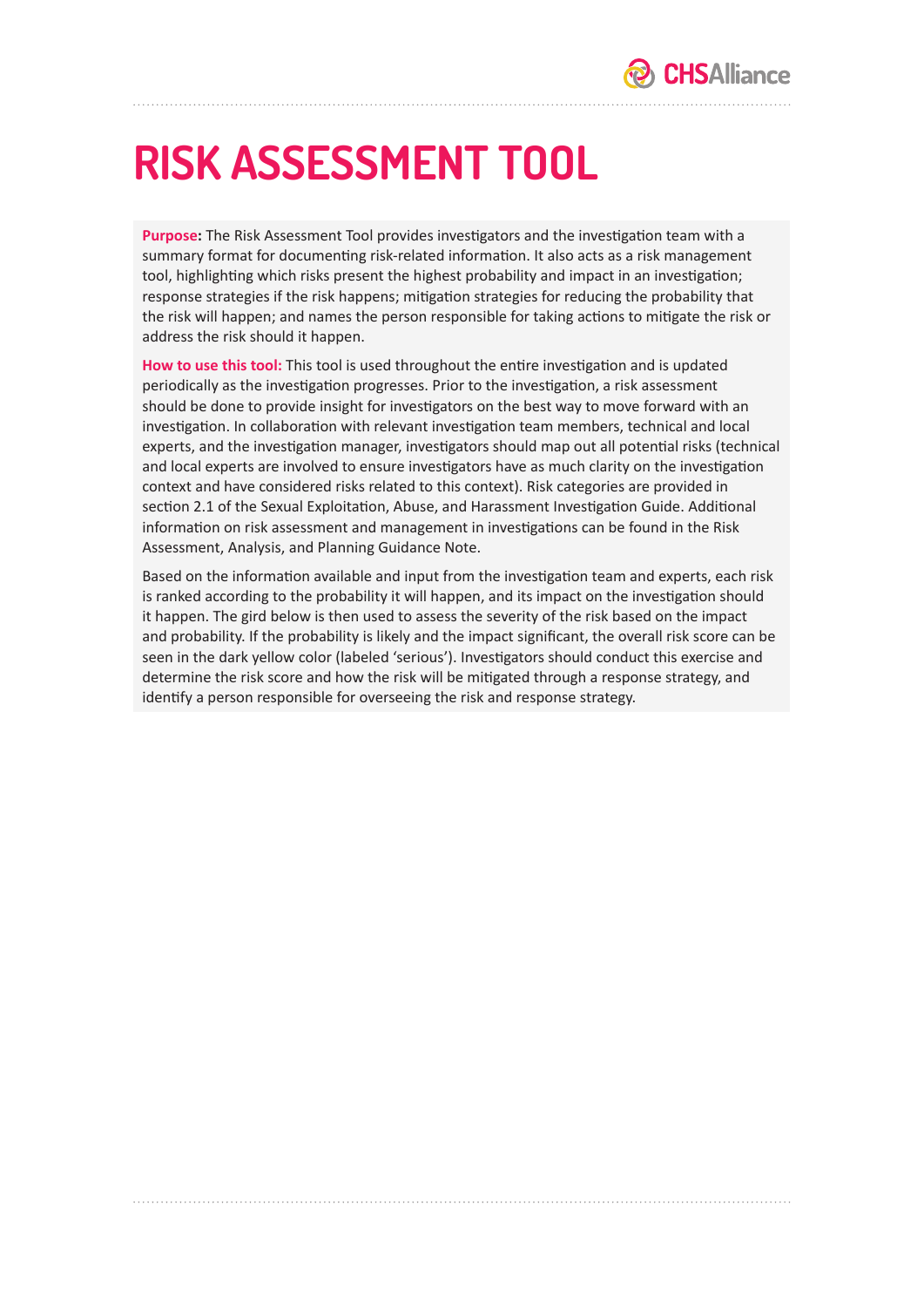

#### **High**

These risks require clear response and/or mitigation measures as they are likely or very likely to happen and have a serious or major impact on the investigation. Impact could include single or multiple fatalities, widespread illmess, and/or large-scale property/equipmement damage

## **Serious**

Risks under this category are likely to happen with significant or serious consequences or very likely to happen with significant consequences. Impact could include serious or significant injury or illness, serious or significant property and/or equipment damage.

## **Moderate**

Risks under this category are very unlikely or unlikely to happen with serious or major impact or likely or very likely to happen with minor impact. minor impact could include minor injuries or illness, minor property/equipment damage.

#### **Low**

These risks are very unlikely or unlikely to happen with minor to siginificant impact on the investigation.

|             | Very Unlikely    | Unlikley | Likely      | Very Likely    |
|-------------|------------------|----------|-------------|----------------|
| Minor       | Low <sup>'</sup> | Low      | Moderate    | Moderate       |
| Significant | Low              | Low      | Serious     | <b>Serious</b> |
| Serious     | Moderate         | Moderate | Serious     | <b>High</b>    |
| Major       | Moderate         | Moderate | <b>High</b> | <b>High</b>    |

Probability

Impact